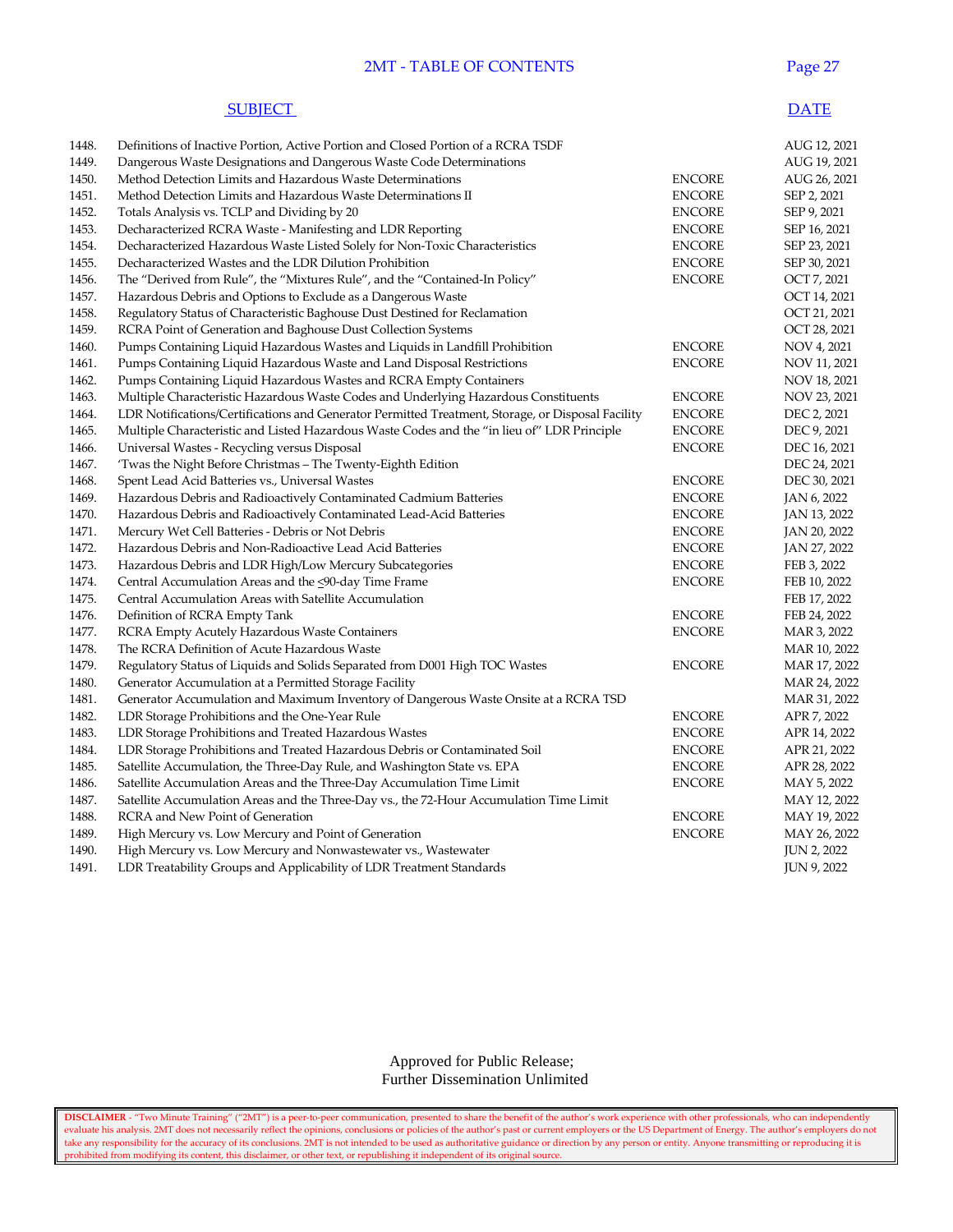# **TWO MINUTE TRAINING**

## **TO:** *CENTRAL PLATEAU CLEANUP COMPANY*

**FROM:** *PAUL W. MARTIN, RCRA Subject Matter Expert CPCCo Environmental Protection, Hanford, WA*

## **SUBJECT:** *LDR TREATABILITY GROUPS AND APPLICABILITY OF LDR TREATMENT STANDARDS*

### **DATE:** *JUNE 2, 2022*

| <b>CPCCo Projects</b>   | <b>CPCCo Functionals</b> | <b>HMIS</b>         | <b>Hanford</b>           | <b>Other Hanford</b>  | <b>Other Hanford</b> |
|-------------------------|--------------------------|---------------------|--------------------------|-----------------------|----------------------|
|                         |                          |                     | <b>Laboratories</b>      | <b>Contractors</b>    | <b>Contractors</b>   |
| <b>Tania Bates</b>      | <b>Jeff Bramson</b>      | Morgan Baker        |                          |                       |                      |
| Theresa Boles           | <b>Bob Bullock</b>       | <b>Brett Barnes</b> | Dean Baker               | <b>Bill Bachmann</b>  | Dan Saueressig       |
| <b>Justin Bolles</b>    | Frank Carleo             | Mike Demiter        | Linda Conlin             | <b>Scott Baker</b>    | Lana Strickling      |
| <b>James Brack</b>      | <b>Bob Cathel</b>        | Kip George          | Garrett Knutson          | Michael Carlson       | <b>Joelle Moss</b>   |
| <b>Rene Catlow</b>      | Danielle Collins         | Jerry Cammann       | Eric Van Mason           | Paul Crane            | Greg Varljen         |
| Peter Ceton             | <b>Stacy Cutter</b>      | Kelly Elsethagen    |                          | Tina Crane            | Julie Waddoups       |
| Richard Clinton         | <b>Jeanne Elkins</b>     | Garin Erickson      | <b>DOE RL, ORP, WIPP</b> | Ron Del Mar           | Jay Warwick          |
| Patty Drago             | <b>Ionathan Fullmer</b>  | Katie Hall          |                          | John Dorian           | Ted Wooley           |
| Paul Fernandez          | Randal Fox               | Dashia Vander Sys   | Duane Carter             | Mark Ellefson         |                      |
| Ryan Fisher             | <b>Bailey Hardy</b>      | Mark Kamberg        | Ingrid Colton            | Darrin Faulk          |                      |
| <b>Andrew Getz</b>      | Sarah Horn               | <b>Ion McKibben</b> | Tony McKarns             | <b>James Hamilton</b> |                      |
| Cory Grabeel            | <b>John Hultman</b>      | Saul Martinez       | Robin Varljen            | Leah Hare             |                      |
| Lawanda Grow            | Julie Johanson           | Matt Mills          | Allison Wright           | Andy Hobbs            |                      |
| Char Hall               | Mitch Marrott            | Carly Nelson        |                          | Stephanie Johansen    |                      |
| Stuart Hildreth         | Morgan Matson            | Eric Pennala        |                          | Ryan Johnson          |                      |
| Aprill Jivelekas        | Stewart McMahand         | Jon Perry           |                          | Megan Lerchen         |                      |
| Sasa Kosjerina          | Carlie Michaelis         | Dave Richards       |                          | Mike Lowery           |                      |
| William Krueger         | <b>Brian Mitcheltree</b> | Christina Robison   |                          | Michael Madison       |                      |
| Richard Lipinski        | Anthony Nagel            | Christian Seavoy    |                          | <b>Terri Mars</b>     |                      |
| <b>Stuart Mortensen</b> | Chris Plager             | David Shaw          |                          | Cary Martin           |                      |
| <b>Edward Myers</b>     | Linda Petersen           | John Skoglie        |                          | <b>Steve Metzger</b>  |                      |
| <b>Trey Reppe</b>       | <b>Brent Porter</b>      | Greg Sullivan       |                          | Tony Miskho           |                      |
| Melissa Sahm-dame       | Sean Sexton              |                     |                          | Tom Moon              |                      |
| Seth Slater             | Dave Shea                |                     |                          | Chuck Mulkey          |                      |
| Phil Sheely             | Deborah Singleton        |                     |                          | Michelle Oates        |                      |
| Kat Thompson            | Dale Snyder              |                     |                          | <b>Kirk Peterson</b>  |                      |
| <b>Jeff Westcott</b>    | Dave St. John            |                     |                          |                       |                      |
| Richard Willson         | <b>Britt Wilkins</b>     |                     |                          |                       |                      |
| Nick Wood               | <b>Jennifer Williams</b> |                     |                          |                       |                      |
| Jon Wright              |                          |                     |                          |                       |                      |
|                         |                          |                     |                          |                       |                      |
|                         |                          |                     |                          |                       |                      |

 Approved for Public Release; Further Dissemination Unlimited

**DISCLAIMER** - "Two Minute Training" ("2MT") is a peer-to-peer communication, presented to share the benefit of the author's work experience with other professionals, who can independently evaluate his analysis. 2MT does not necessarily reflect the opinions, conclusions or policies of the author's past or current employers or the US Department of Energy. The author's employers do not take any responsibility for the accuracy of its conclusions. 2MT is not intended to be used as authoritative guidance or direction by any person or entity. Anyone transmitting or reproducing it is prohibited from modifying its content, this disclaimer, or other text, or republishing it independent of its original source.